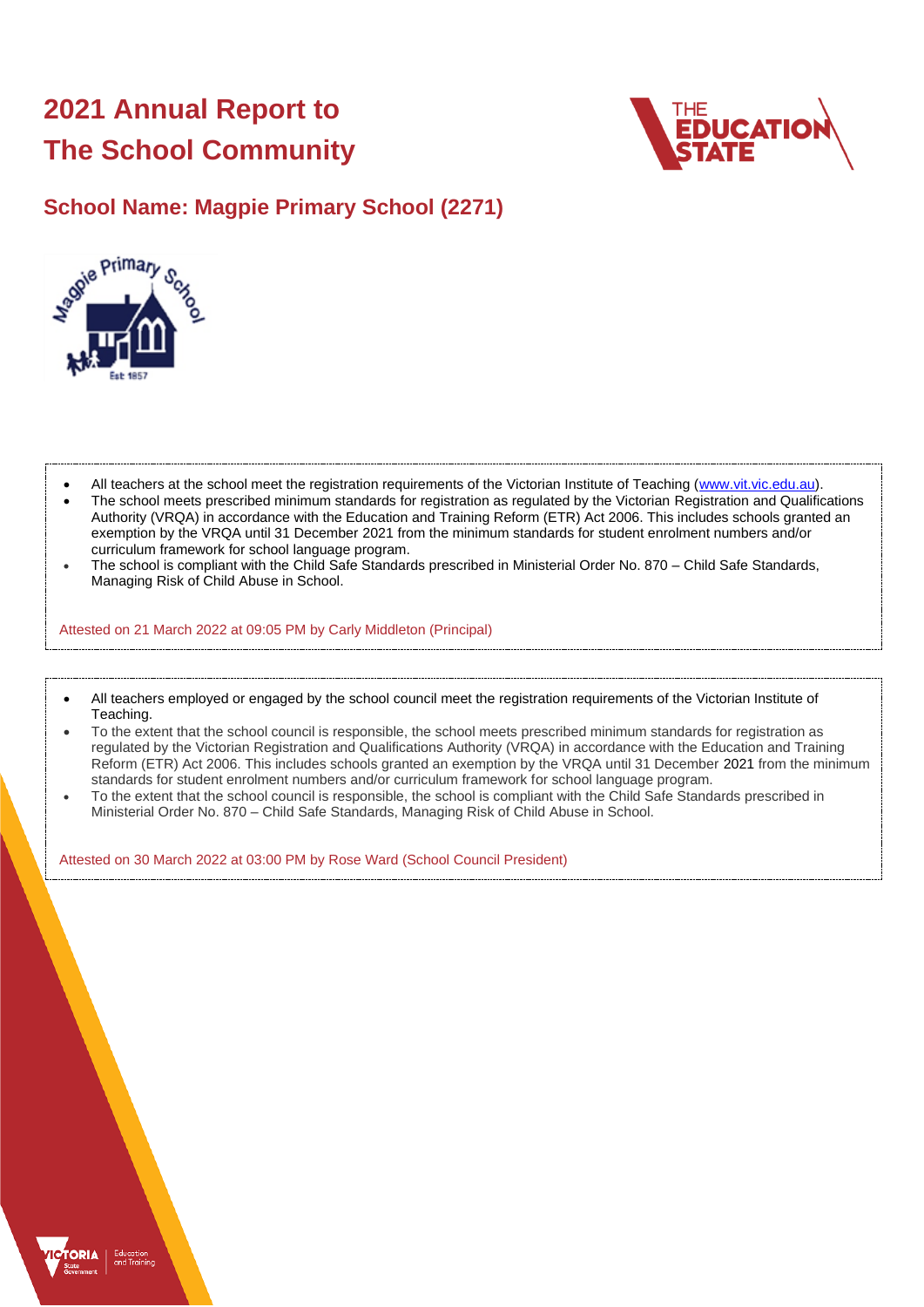

## How to read the Annual Report

## What does the *'About Our School'* commentary section of this report refer to?

The 'About our school' commentary provides a brief background on the school, an outline of the school's performance over the year and future directions.

The 'School Context' describes the school's vision, values and purpose. Details include the school's geographic location, size and structure, social characteristics, enrolment characteristics and special programs.

The 'Framework for Improving Student Outcomes (FISO)' section includes the improvement initiatives the school has selected and the progress they have made towards achieving them through the implementation of their School Strategic Plan and Annual Implementation Plan.

## What does the *'Performance Summary'* section of this report refer to?

The Performance Summary includes the following:

#### **School Profile**

- student enrolment information
- the school's 'Student Family Occupation and Education' category
- a summary of parent responses in the Parent Opinion Survey, shown against the statewide average for Primary schools
- school staff responses in the area of School Climate in the School Staff Survey, shown against the statewide average for Primary schools

#### **Achievement**

- English and Mathematics for Teacher Judgements against the curriculum
- English and Mathematics for National Literacy and Numeracy tests (NAPLAN).

#### **Engagement**

Student attendance at school

#### **Wellbeing**

Student responses to two areas in the Student Attitudes to School Survey:

- Sense of Connectedness
- Management of Bullying

Results are displayed for the latest year and the average of the last four years (where available). As NAPLAN tests were not conducted in 2020, the NAPLAN 4-year average is the average of 2018, 2019 and 2021 data in the 2021 Performance Summary.

## Considering COVID-19 when interpreting the Performance Summary

The Victorian community's experience of COVID-19, including remote and flexible learning, had a significant impact on normal school operations in 2020 and 2021. This impacted the conduct of assessments and surveys. Readers should be aware of this when interpreting the Performance Summary.

For example, in 2020 and 2021 school-based surveys ran under changed circumstances, and NAPLAN was not conducted in 2020. Absence and attendance data during this period may have been influenced by local processes and procedures adopted in response to remote and flexible learning.

Schools should keep this in mind when using this data for planning and evaluation purposes.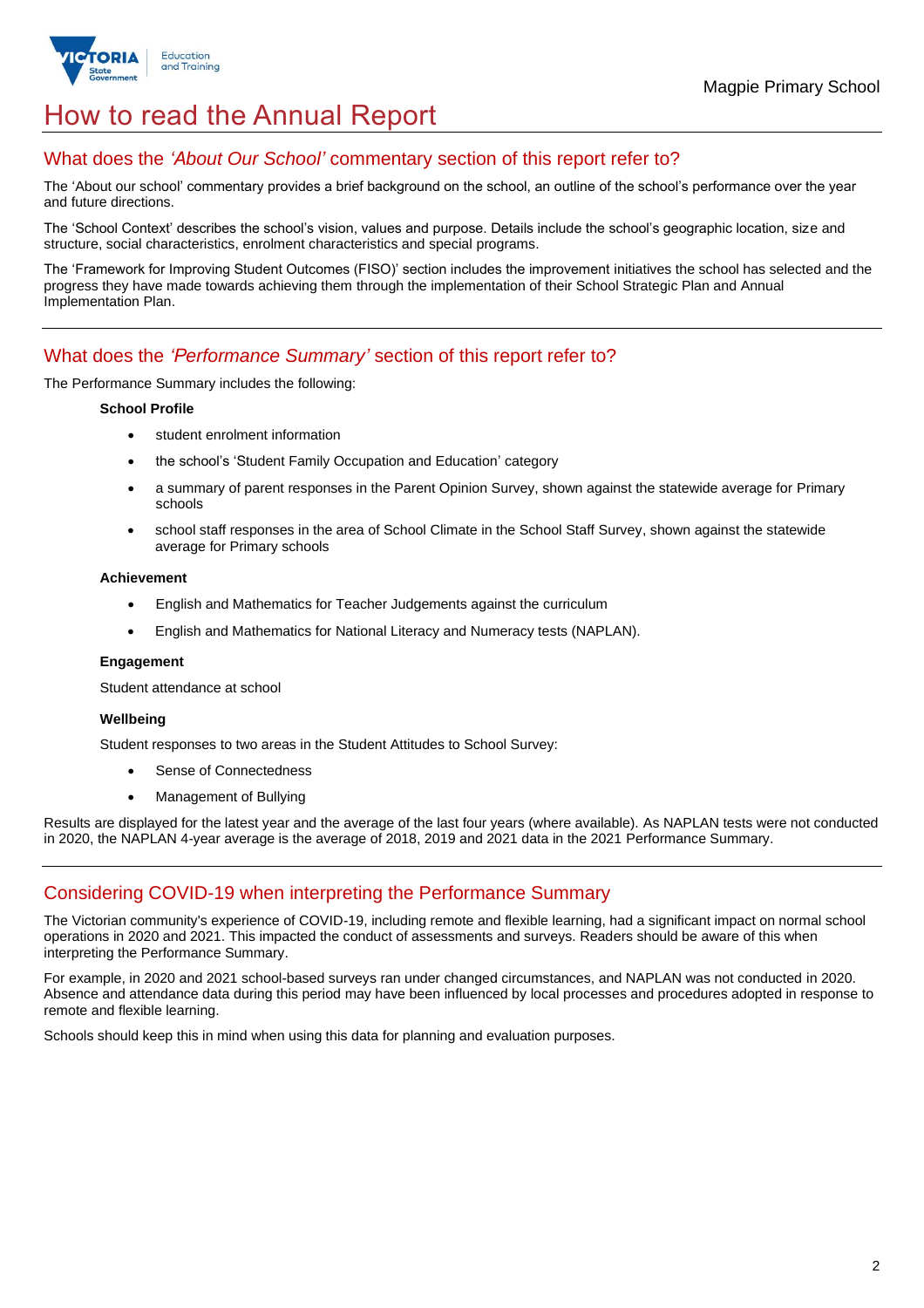

## How to read the Annual Report (continued)

### What do *'Similar Schools'* refer to?

Similar Schools are a group of Victorian government schools with similar characteristics to the school.

This grouping of schools has been created by comparing each school's socio-economic background of students, the number of non-English speaking students and the school's size and location.

## What does *'NDP'* or '*NDA*' mean?

'NDP' refers to no data being published for privacy reasons or where there are insufficient underlying data. For example, very low numbers of participants or characteristics that may lead to identification will result in an 'NDP' label.

'NDA' refers to no data being available. Some schools have no data for particular measures due to low enrolments. There may be no students enrolled in some year levels, so school comparisons are not possible.

Note that new schools only have the latest year of data and no comparative data from previous years. The Department also recognises unique circumstances in Specialist, Select Entry, English Language, Community Schools and schools that changed school type recently, where school-to-school comparisons are not appropriate.

## What is the *'Victorian Curriculum'*?

The Victorian Curriculum F–10 sets out what every student should learn during his or her first eleven years of schooling. The curriculum is the common set of knowledge and skills required by students for life-long learning, social development and active and informed citizenship.

The Victorian Curriculum is assessed through teacher judgements of student achievement based on classroom learning.

The curriculum has been developed to ensure that school subjects and their achievement standards enable continuous learning for all students, including students with disabilities.

The 'Towards Foundation Level Victorian Curriculum' is integrated directly into the curriculum and is referred to as 'Levels A to D'.

'Levels A to D' may be used for students with disabilities or students who may have additional learning needs. These levels are not associated with any set age or year level that links chronological age to cognitive progress (i.e., there is no age expected standard of achievement for 'Levels A to D').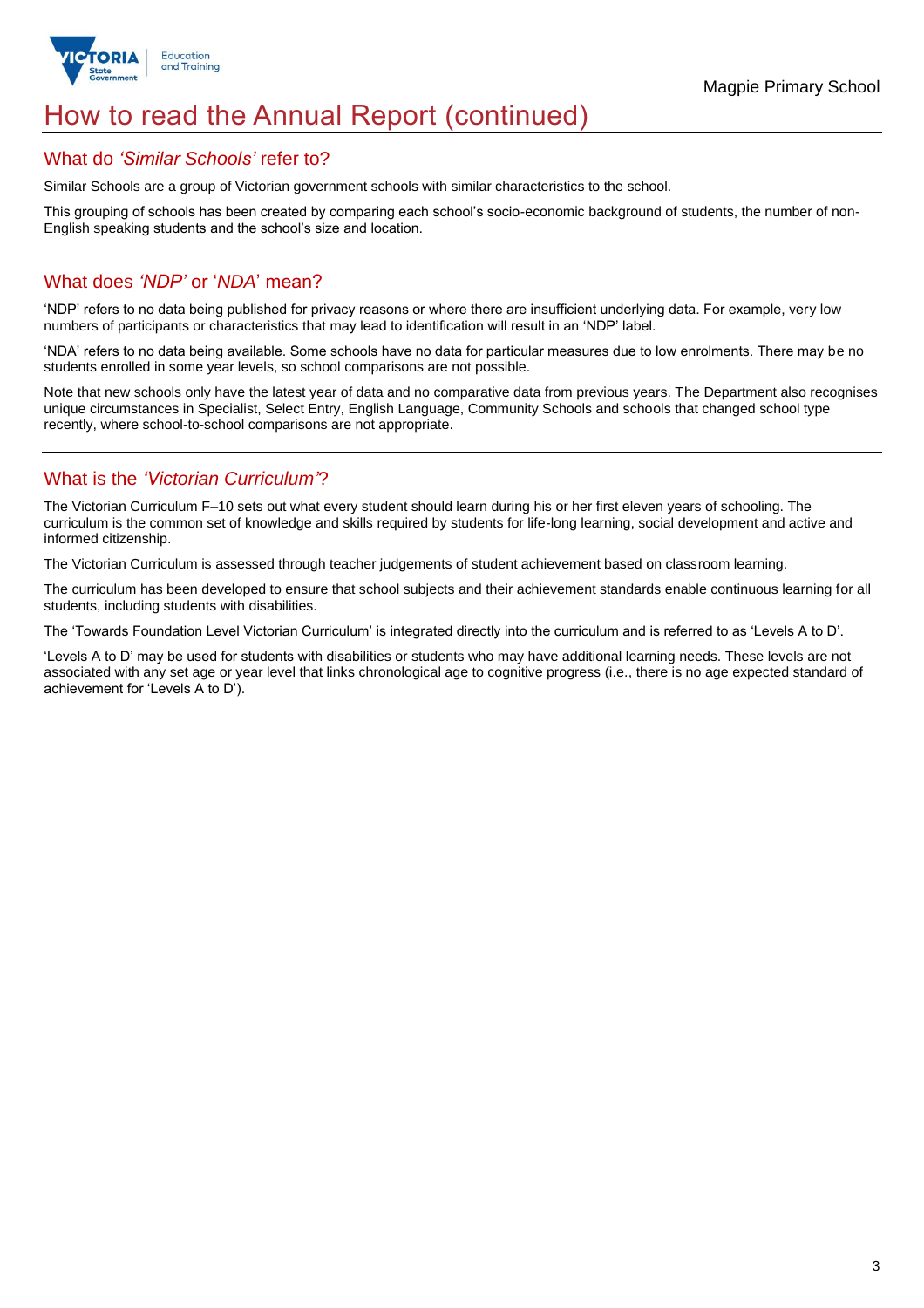

## **About Our School**

## School context

Magpie Primary School is a co-educational primary school located in Magpie, 10kms south of the Ballarat CBD. Magpie's vision is to encourage all students to develop academic and social skills that promote successful attitudes and relationships that inspire them to create their own pathways to the future.

We are dedicated to providing students with a range of experiences that allow them to connect to the school and local community, as well as having their needs met and their interests sparked. The values of the school link to the 5 keys of Confidence, Persistence, Organisation, Getting Along and Resilience. This values allow us to support students in achieving their personal best, and are used as part of our Behaviour Flowchart to support our community in how we behave and interact at our school.

In 2021, our enrolment was 94 students, which were shared throughout five classes - Prep/One, One/Two, Two/Three, Four/Five and Six. Of the total enrolment, 8 students were funded through the Program of Students with Disability and 22 students itdentify as ATSI. The specialist subjects during 2021 were Auslan, HAPE and Science. The School's SFOE is 0.6043 which is considered to be high.

The staffing profile is made up of a principal, learning specialist, classroom teachers (6 FTE) and education support staff.

## Framework for Improving Student Outcomes (FISO)

In 2021, the School's AIP focused on implementation of Key Improvement Strategies related to the DET 2021 Priorities of: Learning Catch-Up and Extension, Happy, Healthy and Active Kids and Connected Community. This work was linked closely to the school's SSP and needs of the community in relation to Covid-19.

Actions included:

- Continue the work begun in 2020 by embedding the Writing Continuum and marking sheets, and by documenting a Guaranteed and Viable Curriculum in Writing, Reading and Numeracy.

- Implement an evidence based intervention program in reading
- Engage and begin working with the numeracy improvement initiative
- Continue to implement SWPB, including a whole school rewards system
- Teaching of RR
- Provide opportunities for families and community members to reengage with the school
- Development of parent community hub
- Running of First Magpie Gully Fair to support connectedness to community
- Chaplaincy engagement
- Continuation and refinement of Breakfast Club program

We have successfully implemented all Actions listed above, except for the Fair. All Actions will continue to be a focus as we move forward in supporting our School Community.

## Achievement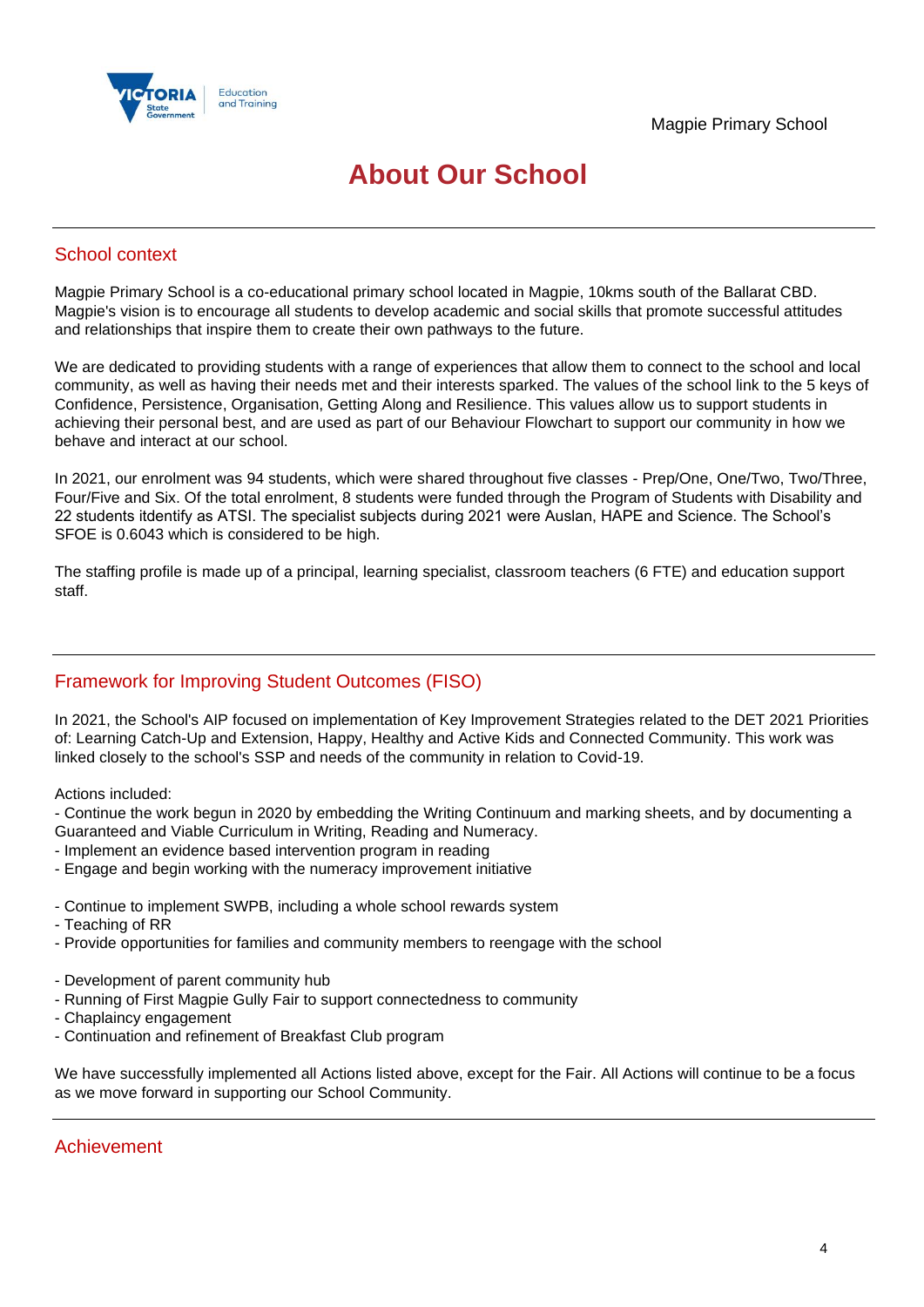

In 2021 the school continued work on its strategic plan goal of Improving Learning Outcomes for all students, while linking it to the 2021 priority of Learning Catch Up and Extension.

Students in Years Prep to 6 continue to improve in literacy and numeracy, with significant growth in achievement being demonstrated in our NAPLAN numeracy results. The overall growth of our students has been lower than hoped, but understandable given the pandemic. The school partially met the Achievement goal in 2021, however, we were successful in implementing and working through all identified activities and actions.

In 2021, we implemented Levelled Literacy Intervention to support students who were not at their expected level in Literacy. This program supported students in gaining confidence and making further developments in their literacy learning. In the 4-6 classroom, we employed a Tutor to work on Literacy. Student attendance impacted the Tutoring program, however, for students that engaged, their results were pleasing.

Education Support in classrooms was also continued to allow every classroom to have extra support, particularly with Literacy and Numeracy.

Staff meetings and collaboration were significantly changed in 2021 with there being a strong focus on working together, professional learning opportunities and sharing of knowledge. This change brought about teacher learning and sharing of ideas and research to ensure our students were being taught effectively.

Students supported through the Program for Students with a Disability all showed satisfactory progress in achieving their goals as identified in their Individual Education Plans.

## Engagement

Magpie Primary School aims to engage all students and ensure they are connected to the school and proud of the programs that we offer. This supports them in building resilience and their personal and social capacities.

This year, the school focussed on the 2021 DET priority of Happy, Healthy and Active Kids which links to the SSP goal of Improve Student Engagement in Learning. The work in this area is ongoing, intention and a priority for the school. In 2021, we implemented a Learning Specialist role with a focus on Engagement. We ran a range of programs to support happy, healthy, active and engaged students which included: comprehensive weekly sports program, cross country, athletics, whole school swimming program, winter sports, engagement in local sporting clusters, Breakfast Club, Drumbeat, Cool at School Together (CAST) and student leadership. A lunch order program was also implemented to try and support students coming to school, along with attendance competitions.

Staff took part in Trauma Informed Practices which supported us in understanding the needs of our students and how best to respond to them. This learning continued to be valuable throughout the year, especially when returning from LFH periods.

During Learning from Home periods, the school ensured it contacted each family regularly and that Wellbeing Activities were posted for students to engage in. We continued to try to improve attendance through engagement with DET, SMS messages to parents, requesting them to notify the school of any absences, and made phone calls after extended periods of absences. Our attendance during remote learning was less than attendance while onsite.

## **Wellbeing**

As a school, we have had a significant focus on wellbeing over the past 12 months, as a way to ensure a positive learning environment. This work has not yet shown improvements in the Attitudes to School Survey, but school based data shows that behaviour and overall wellbeing within the school has improved dramatically. If students do not feel safe, learning can be difficult.

In 2021 the school continued to promote a positive learning environment for all students through SWPBS and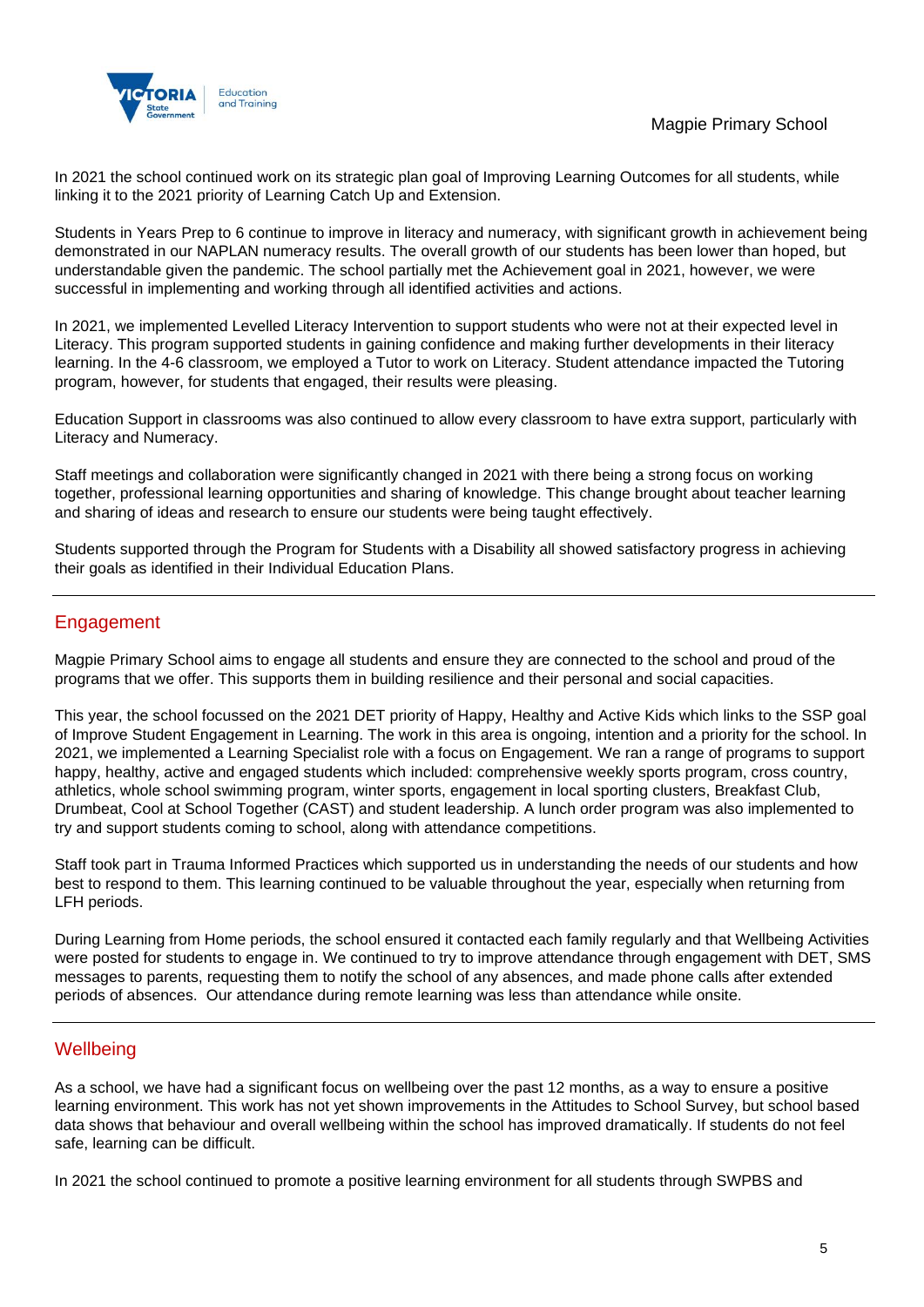



employed a school based Chaplain. Students who were identified at Tier One were provided with significant interventions with regular SSG meetings as a way of supporting their learning and wellbeing. DET staff were actively engaged and supported the school in ensuring positive learning environments.

Parent satisfaction, according to the Parent Opinion Survey, indicated pleasing results. The Art Shed was transformed throughout 2021 whereby it is now a community space. The school facilitated the running of Tuning into Kids where several families were able to do some learning and exploring regarding teaching and supporting children with emotions. The school also continued to have strong working relationships with external agencies such as Department of Families, Fairness and Housing, Centacare, Berry Street and Uniting.

The staff satisfaction, according to the School Staff Survey, was very pleasing in all areas.

## Finance performance and position

Magpie Primary maintained a very sound financial position throughout 2021. The School Strategic Plan, along with the 2021 Annual Implementation Plan, continued to provide the framework for school council allocation of funds to support school programs and priorities.

The Financial Performance and Position report shows an end of year surplus in both cash and credit. As a school, we worked alongside the Finance Managers to ensure our budgets were aligned to the needs of our school and DET policies. The surplus has come about through a planned position to ensure succession in upcoming years and has been budgeted for in 2022.

In 2021, the school entered a new cleaning contract and was successful with several grants from State School Victoria, a shade sail grant, Chaplain funding and funding through Lookout.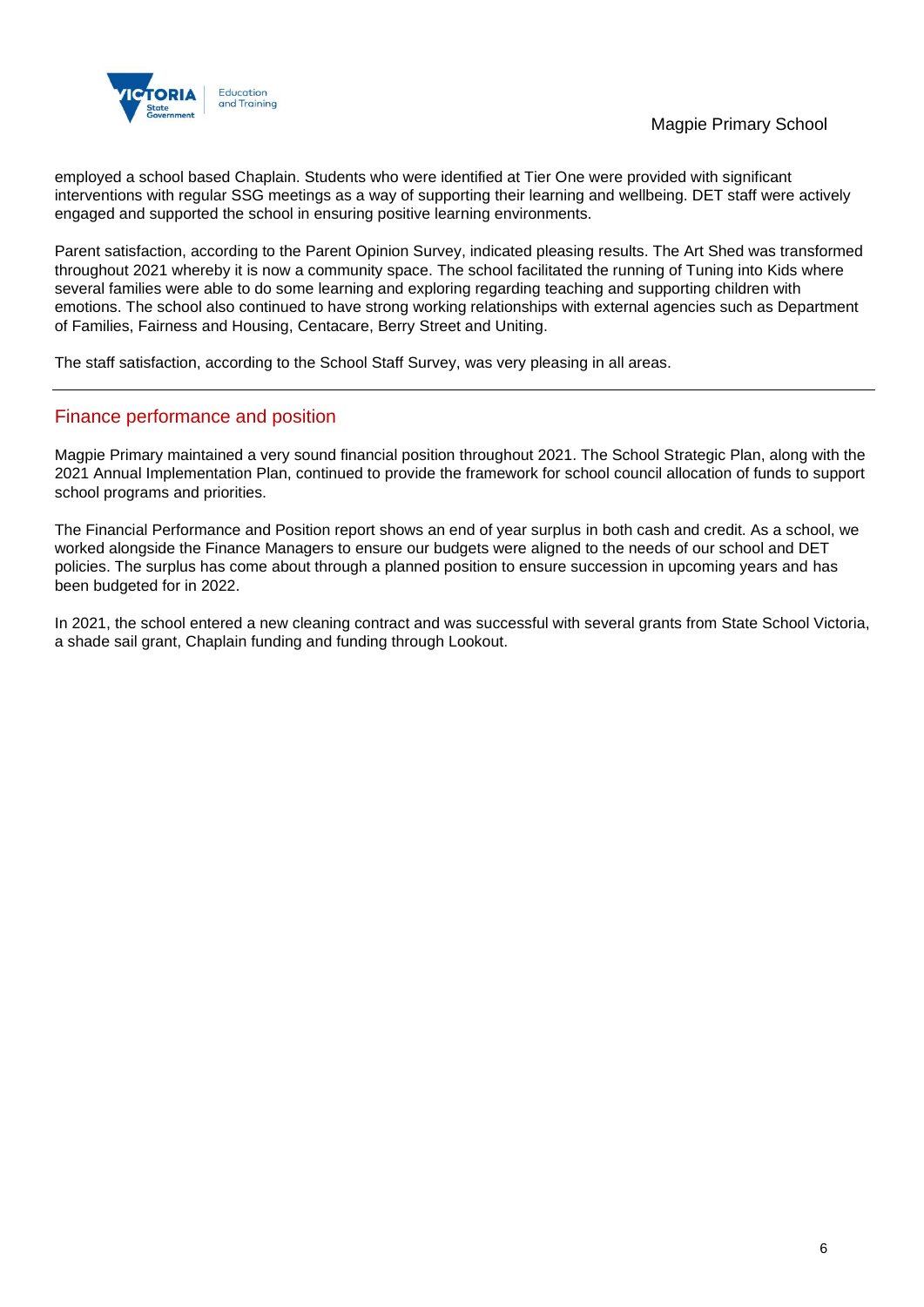

# **Performance Summary**

The Performance Summary for government schools provides an overview of how this school is contributing to the objectives of the Education State and how it compares to other Victorian government schools.

All schools work in partnership with their school community to improve outcomes for children and young people. Sharing this information with parents and the wider school community helps to support community engagement in student learning, a key priority of the Framework for Improving Student Outcomes.

Refer to the 'How to read the Annual Report' section for help on how to interpret this report.

## SCHOOL PROFILE

#### **Enrolment Profile**

A total of 95 students were enrolled at this school in 2021, 39 female and 56 male.

0 percent of students had English as an additional language and 23 percent were Aboriginal or Torres Strait Islander.

#### **Overall Socio-Economic Profile**

The overall school's socio-economic profile is based on the school's Student Family Occupation and Education index (SFOE).

SFOE is a measure of socio-educational disadvantage of a school, based on educational and employment characteristics of the parents/carers of students enrolled at the school. Possible SFOE band values are: Low, Low-Medium, Medium and High. A 'Low' band represents a low level of socio-educational disadvantage, a 'High' band represents a high level of socio-educational disadvantage.

This school's SFOE band value is: High

#### **Parent Satisfaction Summary**

The percent endorsement by parents on their school satisfaction level, as reported in the annual Parent Opinion Survey.

Percent endorsement indicates the percent of positive responses (agree or strongly agree) from parents who responded to the survey.



#### **School Staff Survey**

The percent endorsement by staff on School Climate, as reported in the annual School Staff Survey.

Percent endorsement indicates the percent of positive responses (agree or strongly agree) from staff who responded to the survey. Data is suppressed for schools with three or less respondents to the survey for confidentiality reasons.

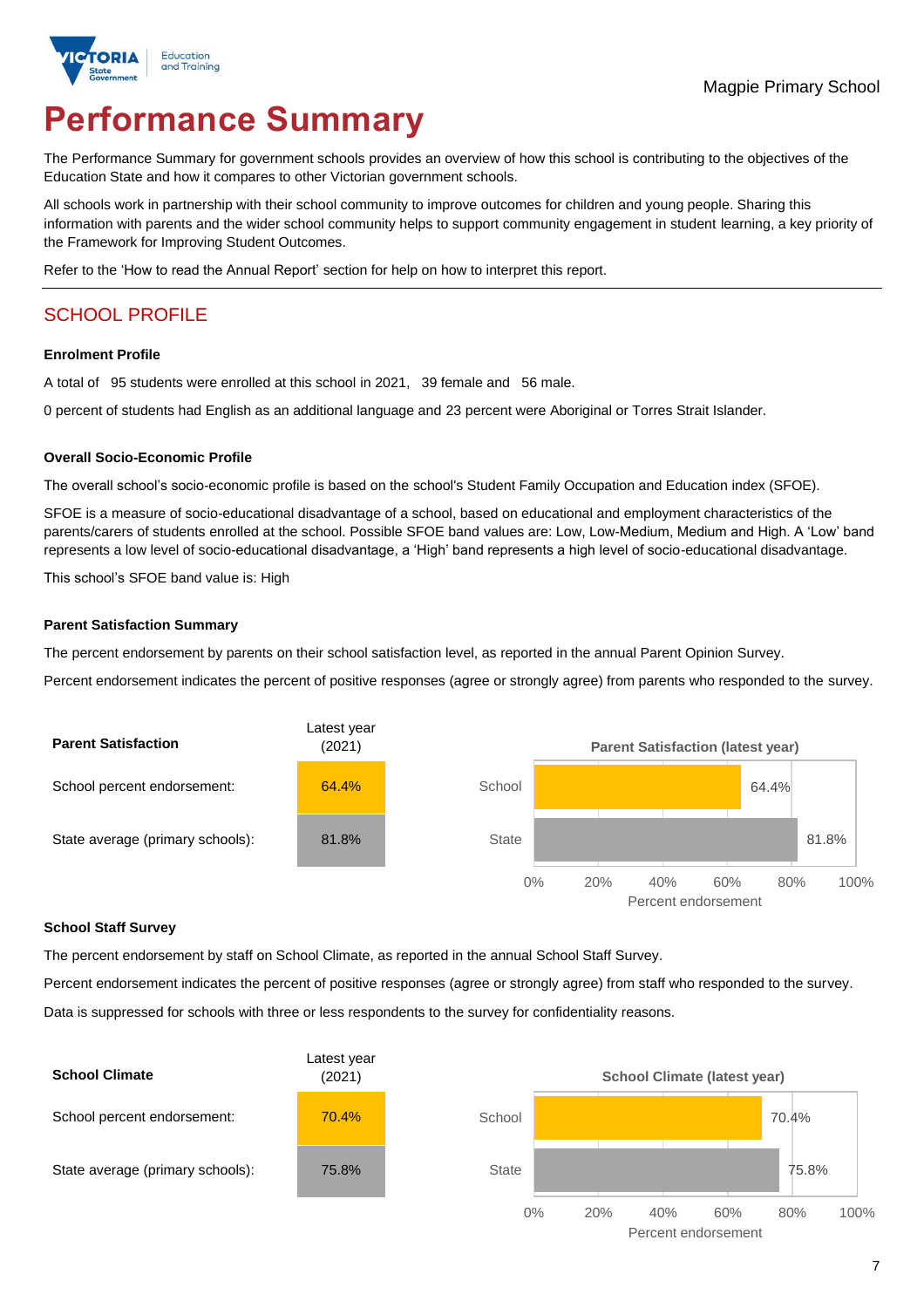

## ACHIEVEMENT

*Key: 'Similar Schools' are a group of Victorian government schools that are like this school, taking into account the school's socioeconomic background of students, the number of non-English speaking students and the size and location of the school.*

#### **Teacher Judgement of student achievement**

Percentage of students working at or above age expected standards in English and Mathematics.



Percent students at or above age expected level

| <b>Mathematics</b><br>Years Prep to 6                             | Latest year<br>(2021) |
|-------------------------------------------------------------------|-----------------------|
| School percent of students at or above age<br>expected standards: | 65.5%                 |
| Similar Schools average:                                          | 67.9%                 |
| State average:                                                    | 84.9%                 |

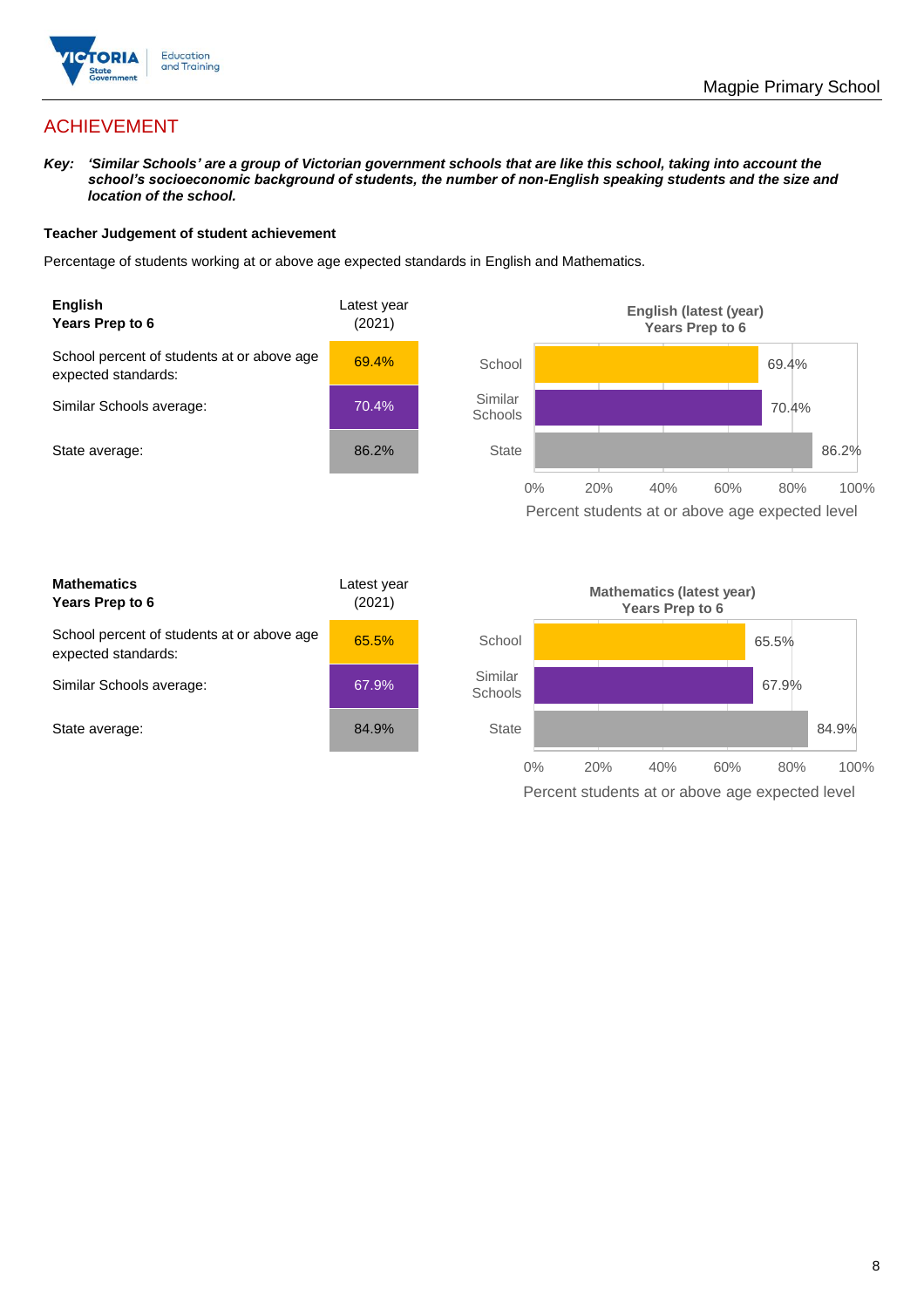

## ACHIEVEMENT (continued)

*Key: 'Similar Schools' are a group of Victorian government schools that are like this school, taking into account the school's socioeconomic background of students, the number of non-English speaking students and the size and location of the school.*

#### **NAPLAN**

Percentage of students in the top three bands of testing in NAPLAN.

Note: NAPLAN tests were not conducted in 2020, hence the 4-year average is the average of 2018, 2019 and 2021 data.

| Reading<br>Year 3                                 | Latest year<br>(2021) | 4-year<br>average |                    | <b>NAPLAN Reading (latest year)</b><br>Year <sub>3</sub>                   |
|---------------------------------------------------|-----------------------|-------------------|--------------------|----------------------------------------------------------------------------|
| School percent of students in<br>top three bands: | 44.4%                 | 74.3%             | School             | 44.4%                                                                      |
| Similar Schools average:                          | 62.7%                 | 62.2%             | Similar<br>Schools | 62.7%                                                                      |
| State average:                                    | 76.9%                 | 76.5%             | <b>State</b>       | 76.9%                                                                      |
|                                                   |                       |                   | $0\%$              | 20%<br>40%<br>60%<br>80%<br>100%<br>Percent of students in top three bands |
| Reading<br>Year <sub>5</sub>                      | Latest year<br>(2021) | 4-year<br>average |                    | <b>NAPLAN Reading (latest year)</b><br>Year 5                              |
| School percent of students in<br>top three bands: | 50.0%                 | 55.9%             | School             | 50.0%                                                                      |
| Similar Schools average:                          | 55.6%                 | 54.6%             | Similar<br>Schools | 55.6%                                                                      |
| State average:                                    | 70.4%                 | 67.7%             | <b>State</b>       | 70.4%                                                                      |
|                                                   |                       |                   | $0\%$              | 20%<br>40%<br>60%<br>80%<br>100%<br>Percent of students in top three bands |
|                                                   |                       |                   |                    |                                                                            |
| <b>Numeracy</b><br>Year <sub>3</sub>              | Latest year<br>(2021) | 4-year<br>average |                    | <b>NAPLAN Numeracy (latest year)</b><br>Year <sub>3</sub>                  |
| School percent of students in<br>top three bands: | 20.0%                 | 67.6%             | School             | 20.0%                                                                      |
| Similar Schools average:                          | 49.6%                 | 51.1%             | Similar<br>Schools | 49.6%                                                                      |
| State average:                                    | 67.6%                 | 69.1%             | <b>State</b>       | 67.6%                                                                      |
|                                                   |                       |                   | $0\%$              | 100%<br>20%<br>40%<br>60%<br>80%<br>Percent of students in top three bands |
| <b>Numeracy</b><br>Year 5                         | Latest year<br>(2021) | 4-year<br>average |                    | <b>NAPLAN Numeracy (latest year)</b><br>Year <sub>5</sub>                  |
| School percent of students in<br>top three bands: | 33.3%                 | 42.9%             | School             | 33.3%                                                                      |
| Similar Schools average:                          | 41.8%                 | 41.9%             | Similar<br>Schools | 41.8%                                                                      |
| State average:                                    | 61.6%                 | 60.0%             | State              | 61.6%                                                                      |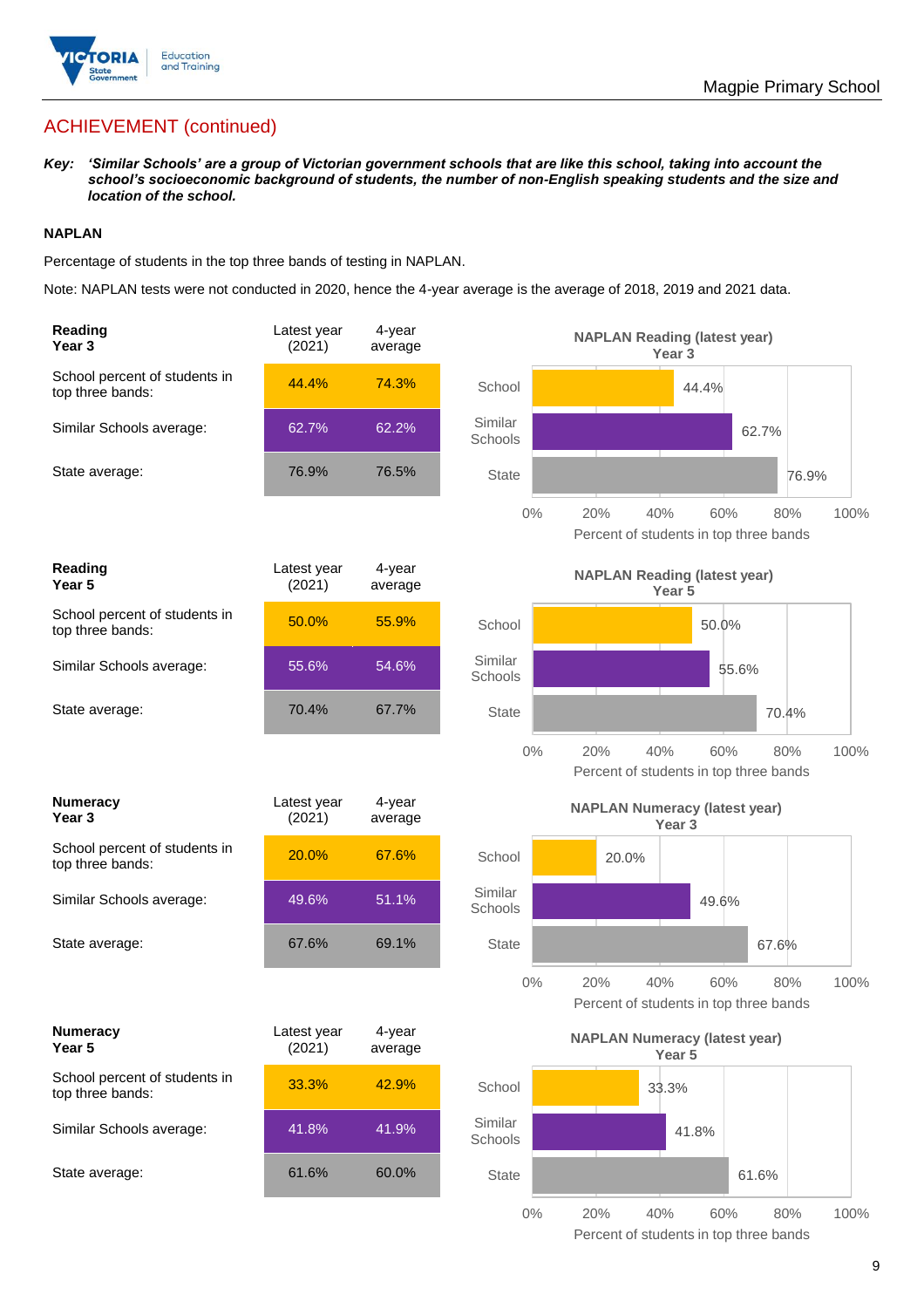

## ACHIEVEMENT (continued)

#### **NAPLAN Learning Gain**

NAPLAN learning gain is determined by comparing a student's current year result relative to the results of all 'similar' Victorian students (i.e., students in all sectors in the same year level who had the same score two years prior). If the current year result is in the top 25 percent, their gain level is categorised as 'High'; middle 50 percent is 'Medium'; bottom 25 percent is 'Low'.

#### **Learning Gain Year 3 (2019) to Year 5 (2021)**

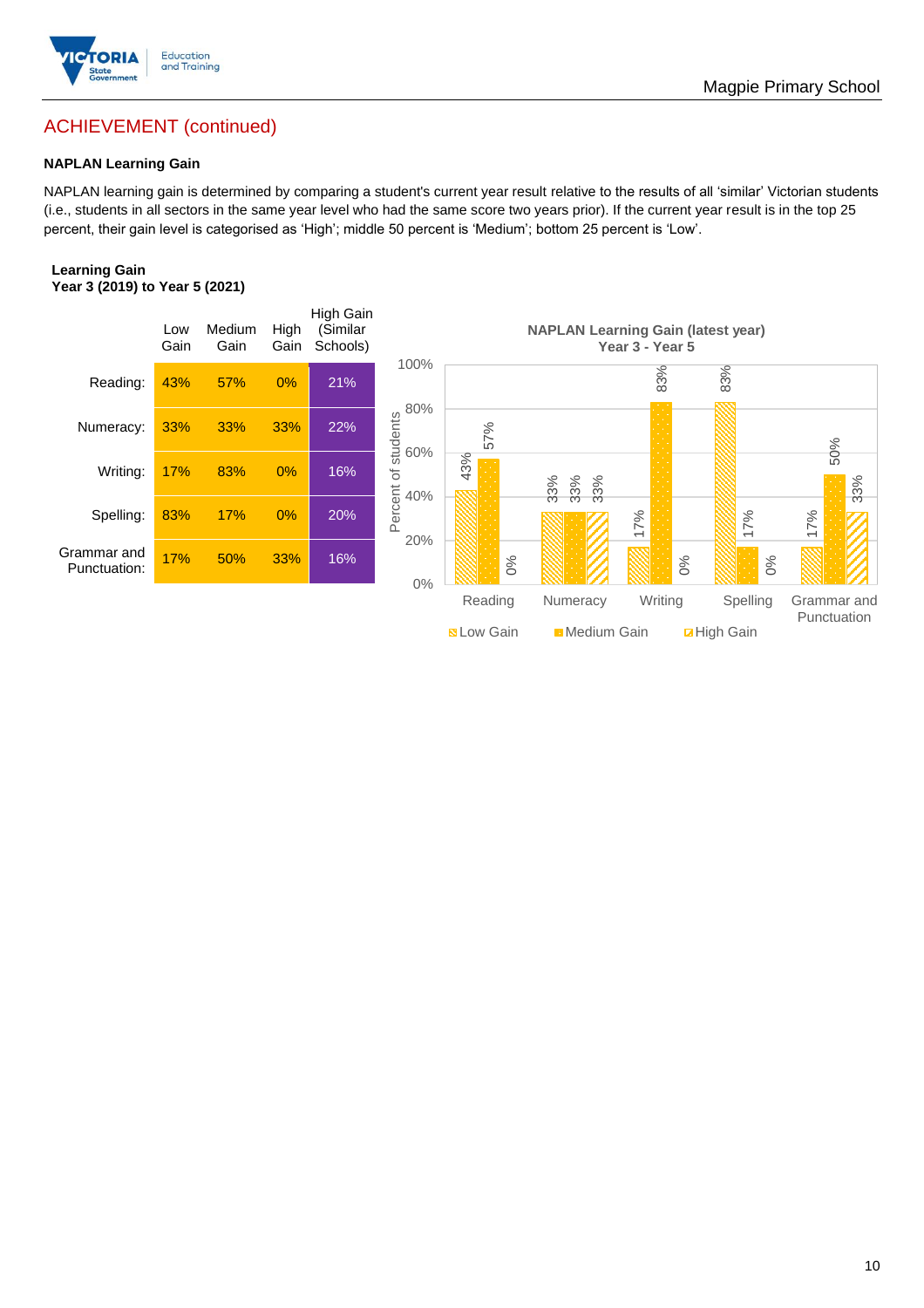

## ENGAGEMENT

*Key: 'Similar Schools' are a group of Victorian government schools that are like this school, taking into account the school's socioeconomic background of students, the number of non-English speaking students and the size and location of the school.*

#### **Average Number of Student Absence Days**

Absence from school can impact on students' learning. Common reasons for non-attendance include illness and extended family holidays. Absence and attendance data in 2020 and 2021 may have been influenced by COVID-19.



#### **Attendance Rate (latest year)**

|                                             | Prep | Year 1 | Year 2 | Year 3 | Year 4 | Year 5 | Year 6 |
|---------------------------------------------|------|--------|--------|--------|--------|--------|--------|
| Attendance Rate by year level<br>$(2021)$ : | 85%  | 88%    | 93%    | 94%    | 91%    | 91%    | 93%    |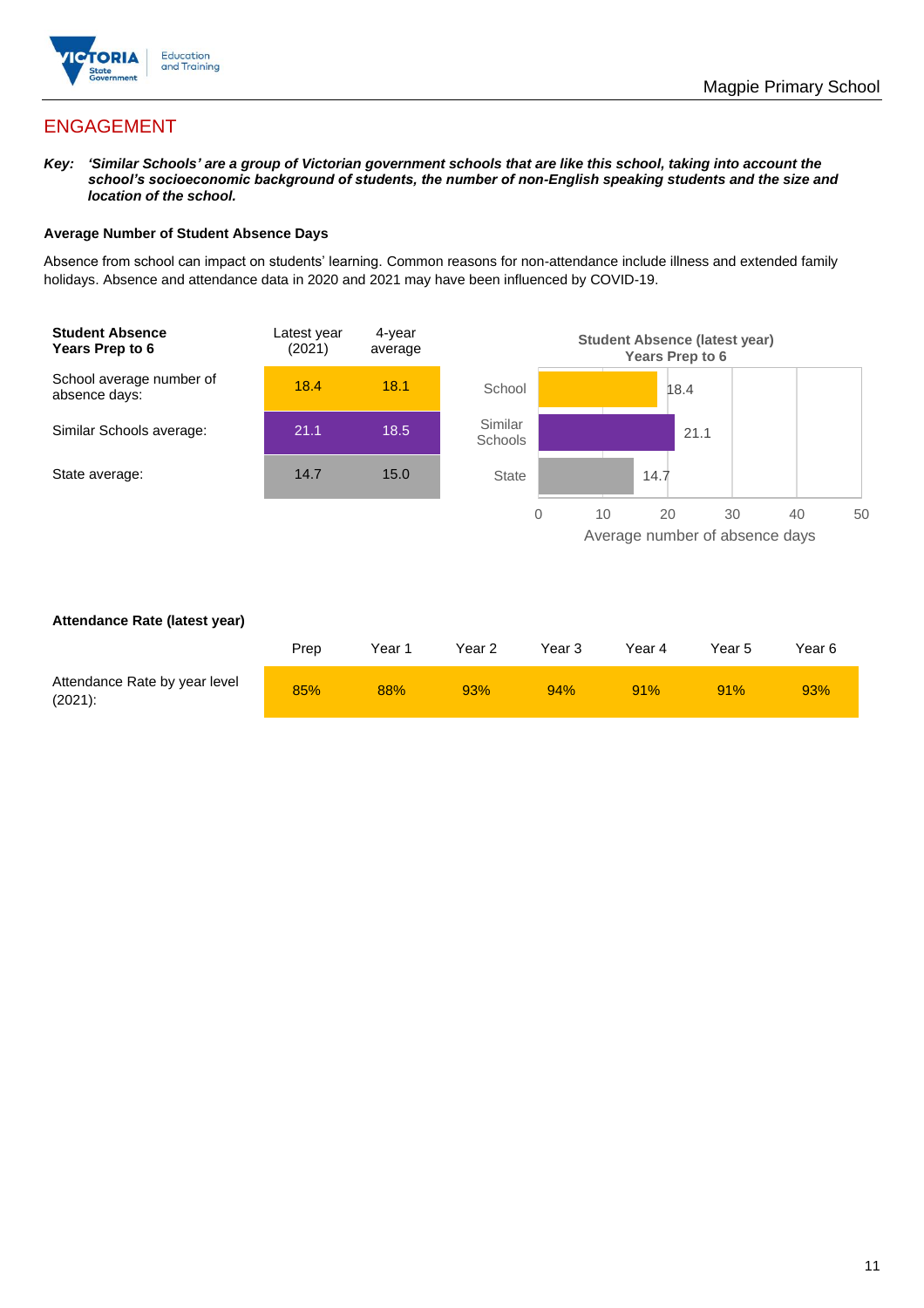

## **WELLBEING**

*Key: 'Similar Schools' are a group of Victorian government schools that are like this school, taking into account the school's socioeconomic background of students, the number of non-English speaking students and the size and location of the school.*

#### **Student Attitudes to School – Sense of Connectedness**

The percent endorsement on Sense of Connectedness factor, as reported in the Attitudes to School Survey completed annually by Victorian government school students, indicates the percent of positive responses (agree or strongly agree).



*Due to lower participation rates, differences in the timing of the survey/length of survey period and the general impact of Covid19 across 2020 and 2021, data are often not comparable with previous years or within similar school groups. Care should be taken when interpreting these results.*



#### **Student Attitudes to School – Management of Bullying**

The percent endorsement on Management of Bullying factor, as reported in the Attitudes to School Survey completed annually by Victorian government school students, indicates the percent of positive responses (agree or strongly agree).

| <b>Management of Bullying</b><br>Years 4 to 6 | Latest year<br>(2021) | 4-year<br>average |  |
|-----------------------------------------------|-----------------------|-------------------|--|
| School percent endorsement:                   | 64.6%                 | 73.3%             |  |
| Similar Schools average:                      | 76.5%                 | 77.0%             |  |
| State average:                                | 78.4%                 | 79.7%             |  |

*Due to lower participation rates, differences in the timing of the survey/length of survey period and the general impact of Covid19 across 2020 and 2021, data are often not comparable with previous years or within similar school groups. Care should be taken when interpreting these results.*

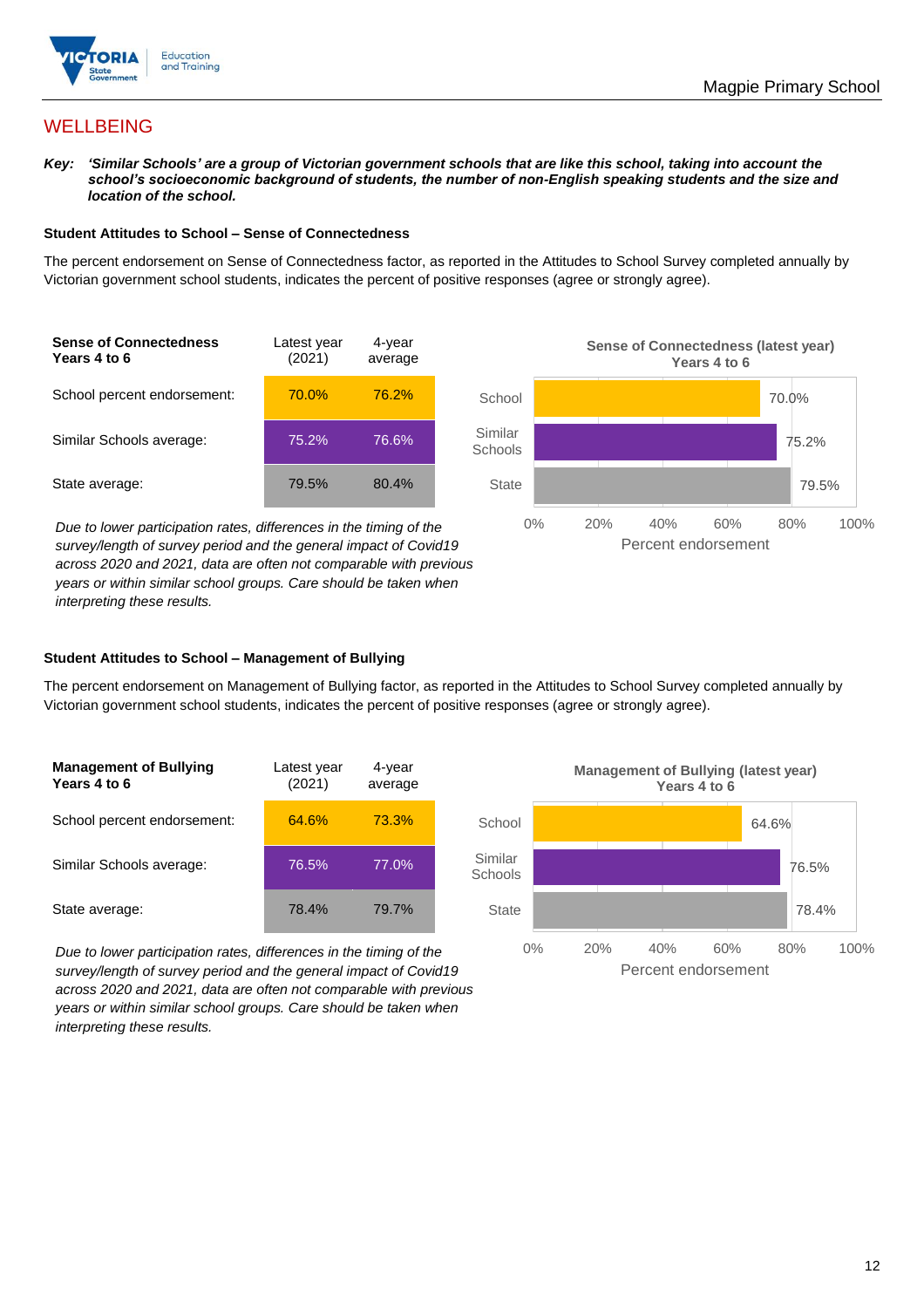

# **Financial Performance and Position**

FINANCIAL PERFORMANCE - OPERATING STATEMENT SUMMARY FOR THE YEAR ENDING 31 DECEMBER, 2021

| <b>Revenue</b>                  | <b>Actual</b> |
|---------------------------------|---------------|
| <b>Student Resource Package</b> | \$1,344,688   |
| Government Provided DET Grants  | \$303,823     |
| Government Grants Commonwealth  | \$12,000      |
| <b>Government Grants State</b>  | \$0           |
| Revenue Other                   | \$14,530      |
| <b>Locally Raised Funds</b>     | \$29,824      |
| <b>Capital Grants</b>           | \$0           |
| <b>Total Operating Revenue</b>  | \$1,704,864   |

| Equity $1$                                          | <b>Actual</b> |
|-----------------------------------------------------|---------------|
| Equity (Social Disadvantage)                        | \$263,917     |
| Equity (Catch Up)                                   | \$0           |
| <b>Transition Funding</b>                           | \$0           |
| Equity (Social Disadvantage - Extraordinary Growth) | \$0           |
| <b>Equity Total</b>                                 | \$263,917     |

| <b>Expenditure</b>                    | <b>Actual</b> |
|---------------------------------------|---------------|
| Student Resource Package <sup>2</sup> | \$1,262,988   |
| Adjustments                           | \$0           |
| <b>Books &amp; Publications</b>       | \$76          |
| Camps/Excursions/Activities           | \$17,490      |
| <b>Communication Costs</b>            | \$5,887       |
| Consumables                           | \$57,964      |
| Miscellaneous Expense <sup>3</sup>    | \$2,901       |
| <b>Professional Development</b>       | \$4,407       |
| Equipment/Maintenance/Hire            | \$58,057      |
| <b>Property Services</b>              | \$33,093      |
| Salaries & Allowances <sup>4</sup>    | \$63,683      |
| <b>Support Services</b>               | \$26,765      |
| Trading & Fundraising                 | \$2,278       |
| Motor Vehicle Expenses                | \$120         |
| Travel & Subsistence                  | \$0           |
| <b>Utilities</b>                      | \$11,098      |
| <b>Total Operating Expenditure</b>    | \$1,546,809   |
| <b>Net Operating Surplus/-Deficit</b> | \$158,055     |
| <b>Asset Acquisitions</b>             | \$0           |

(1) The equity funding reported above is a subset of the overall revenue reported by the school.

(2) Student Resource Package Expenditure figures are as of 24 Feb 2022 and are subject to change during the reconciliation process.

(3) Miscellaneous Expenses include bank charges, administration expenses, insurance and taxation charges.

(4) Salaries and Allowances refers to school-level payroll.